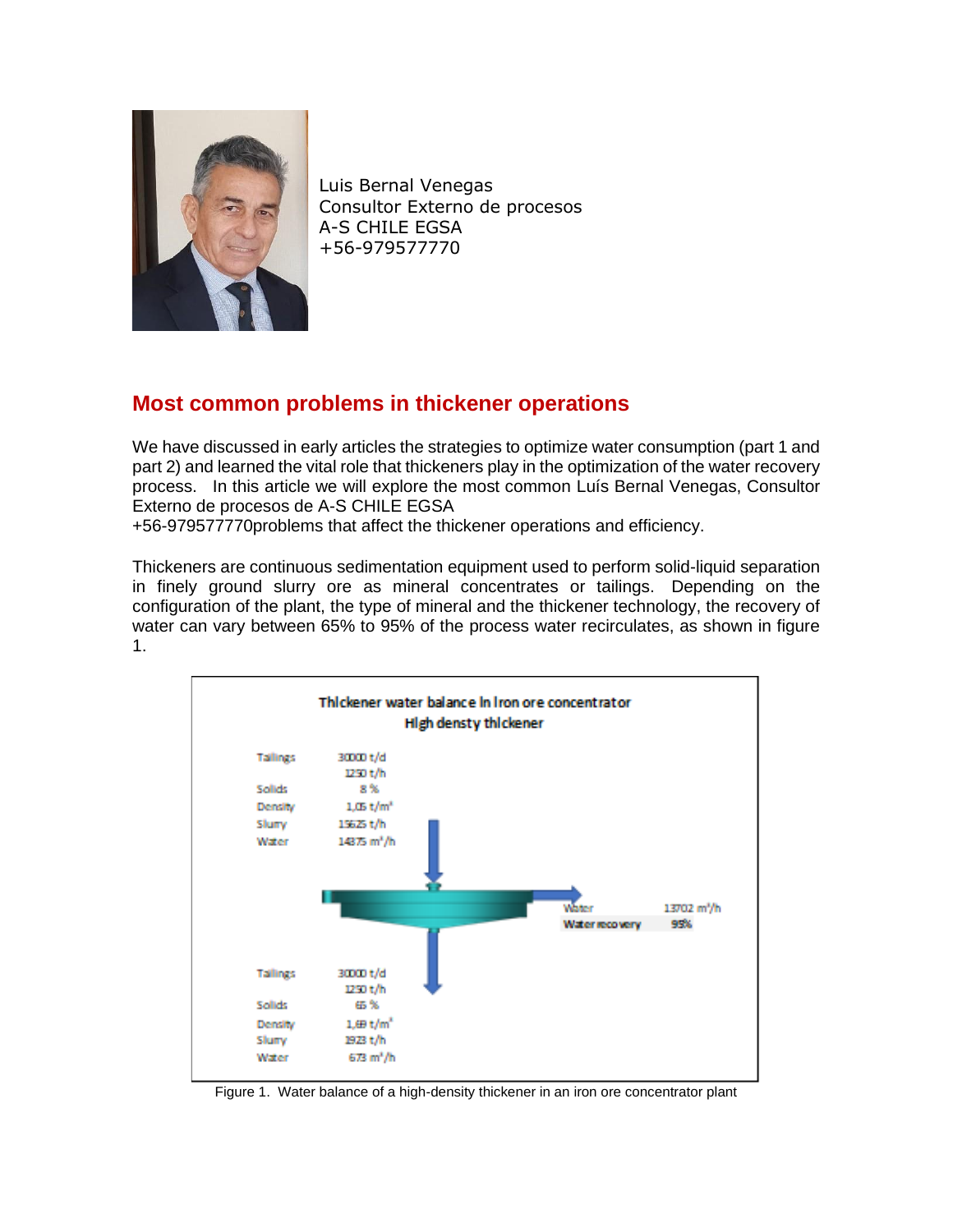The main problems that operators face when handling this equipment in order to keep the production regime stable include the suspended solids in the recovered water and the density or percentage of solids of the thickener discharge outside the set targets. These problems are classified according to whether they are caused by thickener design errors, changes in ore properties, or mechanical and maintenance issues.

whose main components are: feed lauder, drive, rakes, discharge pumps and flocculant preparation and dosing system. The main failures that can occur are:

# **Thickener design errors**

In thickener design there are two specifications that will define the tank efficiency to process minerals that commonly have high variability properties and to adjust to the programmed processing tonnages during the life of the mining project. These design specifications are:

#### Thickener area

The area depends on the sedimentation rate of the mineral measured as unitary area m2/t/d or the specific feed rate t/h/m2 that is determined by laboratory or pilot test. These tests are carried out with different types of mineral, the granulometry and testing different dosages of flocculant. Additionally, the selection of an adequate safety factor that represents the variability of the mineral to be processed must be considered. The safety factor can vary between 1.15 and 1.30.

### Drive torque

The rakes drive mechanism has to apply a sufficient force for the rakes to move the slurry in the thickener. The torque of the mechanism is proportional to the degree of viscosity of the thickened pulp measured as yield stress. The relationship between %solids and shear stress is exponential so that small changes in %solids generate a progressive increase in shear stress, and consequently the required torque. Figure 2 shows a rheology curve for iron ore tailings.



Figure 2. Yield stress vs % solids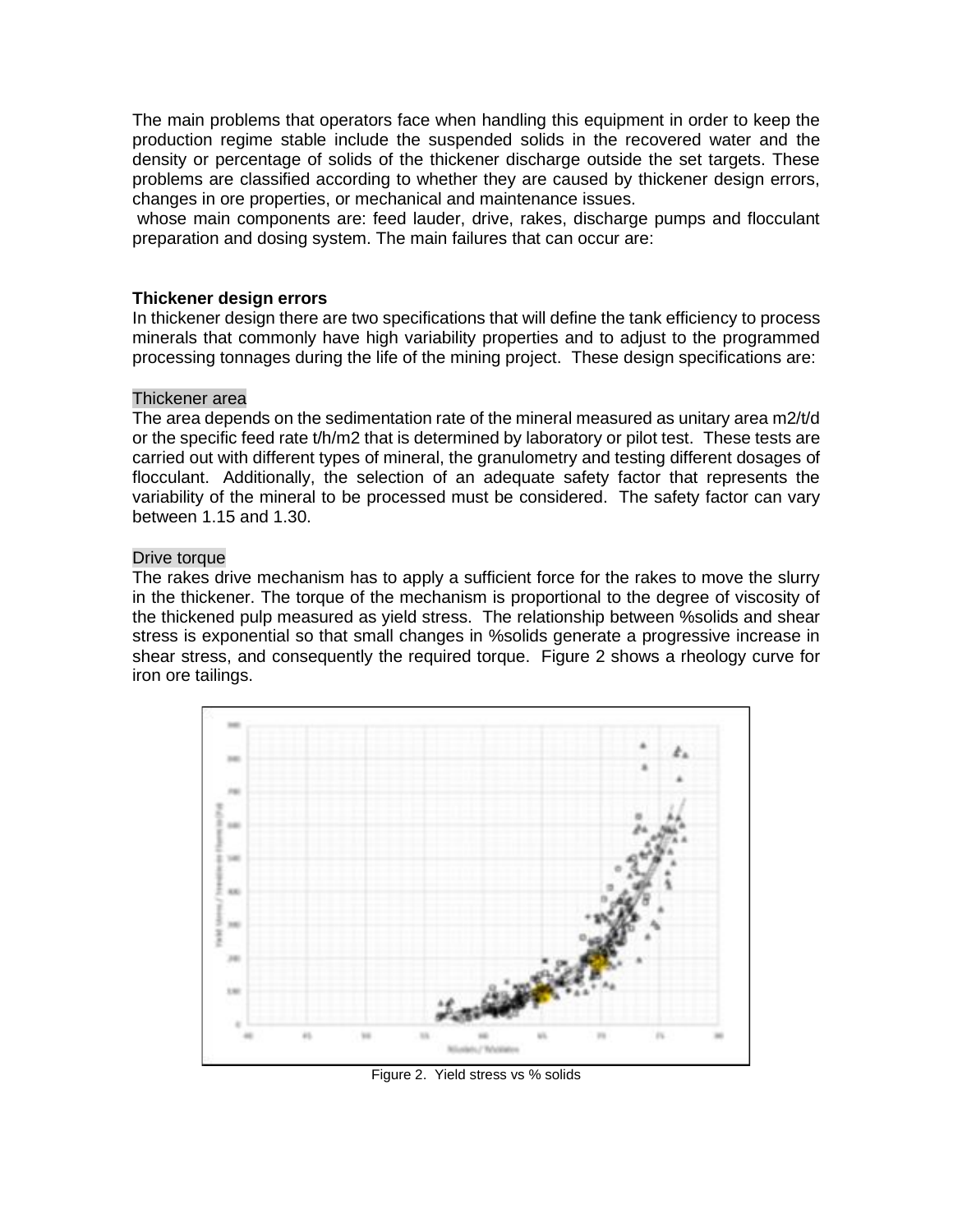Based on this data, suppliers apply safety factors that define the K torque factor that relates diameter to drive capacity:

 $K =$  torque (lb-ft) diameter<sup>2</sup> (ft)

In the event that mistakes of undersizing the area or torque have been made, the thickener operation will have capacity problems and will not meet the thickening target.

# Common design errors:

Design errors appear after start-up when flow throughput or rheology variations exceed applied factors. Main design errors include:

- 1. Lack of capacity of the feeding launder
- 2. Less thickener area
- 3. Lower drive torque
- 4. Smaller feed-well diameter
- 5. Lower capacity pump discharge
- 6. Larger diameter of the discharge pipe (underflow). This produces mineral settling

# **Changes in ore properties**

The ore fed to the thickener is essentially variable due to changes in upstream operations, for example mined sector, milling and concentration. The main changes that affect the thickener are:

### Throughput variations

Due to changes in hardness and ore grade, the tailings and concentrate treatment rate change hourly. An automatic control system is necessary to keep the operation of the thickener stable, along with the use of online monitoring of the clear water and pulp phases inside the thickener. These layers can be monitored with systems such as SmartDiver and can be used to automatically control throughput variability.

#### Particle size variations (settling rate variation)

The sedimentation rate is strongly influenced by the particle size, so that the variations in the grinding stage are transferred to the thickening stage. When very fine ore is fed, the settling rate decreases which in turns can create issues such as increase in torque, clear water contamination and decrease of the % solids in the discharge

#### Coarse mineral

When the mineral has an increase in coarse fractions greater than 0.5 mm as a result of plugging of the hydrocyclones, sandblasting, problems are produced at the bottom of the thickener, increasing the torque effort of the dragging that can damage the mechanism.

# Clay and ultrafines content variation (rheology change)

When the content of fine particles (clays or micas) increases more than 20% above their normal value due to their high specific surface, problems of excessive increase in rheology are generated e.g. viscosity and shear stress increase making thickening difficult. Mine planning is necessary to control the fines content under the specified values in the design.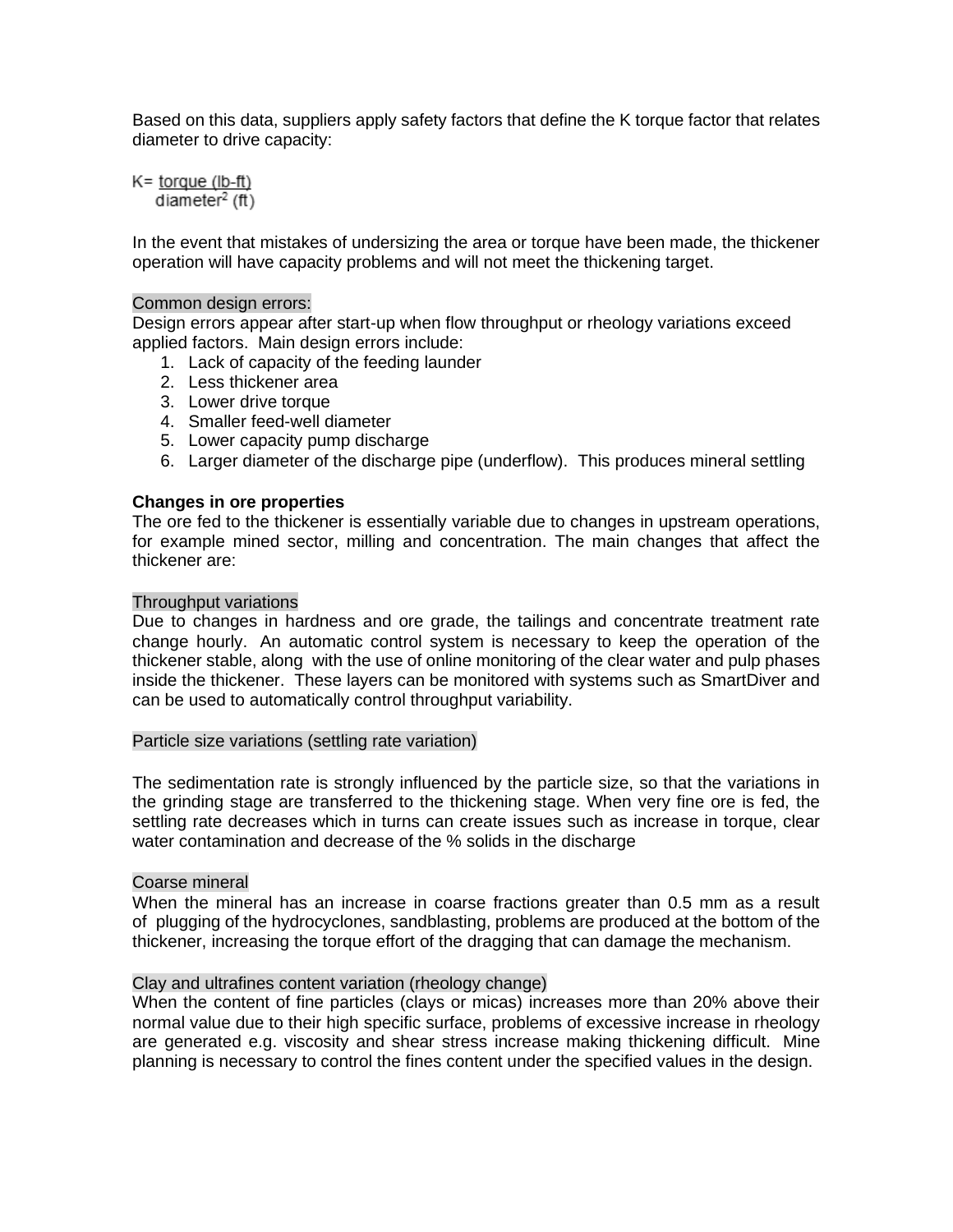# **Mechanical and maintenance issues**

Sometimes problems that originate from failures in thickener components can occur. The most common are:

### Mechanicals failure

Due to specific events of high torque as well as corrosion of the rake mechanism, the thickener gradually loses its torque capacity. In this scenario, Operators tend to run the system with a lower torque set point than that considered in the design to avoid a serious failure (breakage of the mechanism). This affects the thickening capacity by working with lower % solids (refer to figure 2). Overhaul and regular rake maintenance will be necessary to keep the mechanism working properly.

Another common issue is the wear of the discharge pump that loses its flow capacity. This occurs mainly in centrifugal pumps that are very sensitive to increased rheology, which not only affects the thickener stability, but also the discharge pressure of the pump.

### Instrumentation and control issues

Errors in the choice of instrumentation technology and installation of instrumentation can result in inefficient thickener operations.

Another common issue reported is the inaccuracy of measurements mainly due to issues related to calibration not properly completed. These issues can be seen more frequently in density and flow meters. Inaccuracy in these measurements results in errors in the % solids calculated and operational decisions made.

Also common is the failure of external pulp level sensors becoming fouled with dust or mud which impact the measurements.

Problems also occur when the control strategy is misconceived. This results in unstable thickener phases (clear water, interface and thickened pulp bed). Refer to figure 3. As a rule of thumb, in conventional thickeners, the interface level should be 0.5 to 1.0 m below the surface and the thickened pulp bed (mud level) should be 2.0 to 3.0 m over the thickener bottom.



Figure 3. Thickener settling phases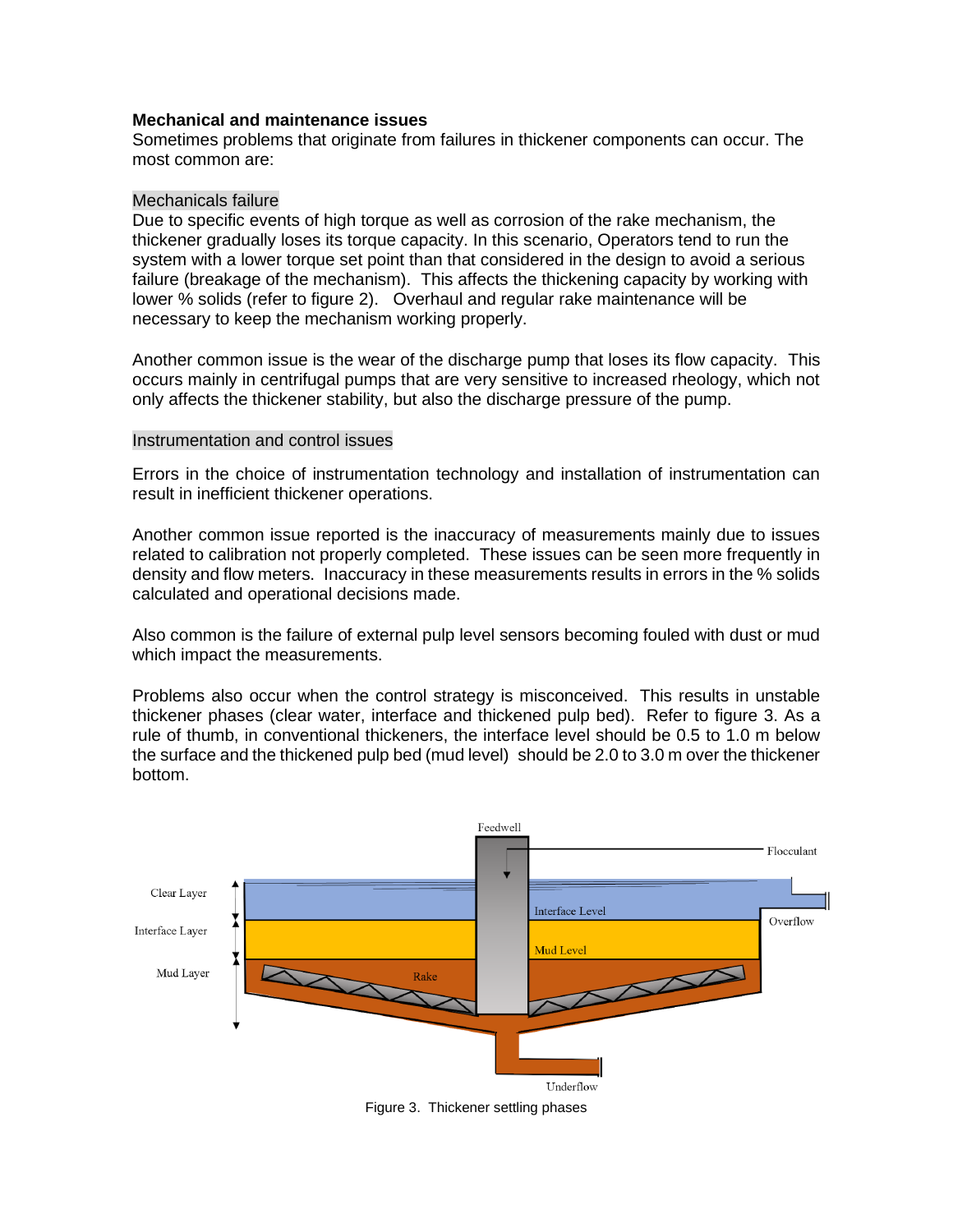An example of a suitable control loop is presented in figure 4.

- 1. Interface level with flocculant dosage. When the interface level starts raising, the suspended solids increase and contaminate the clear water. Then, the control loop increases the flocculant dose in turn lowering the interface layer to the predetermined setting.
- 2. Mud level with discharge pump speed When the mud level decreases there is less compression in the mud layer. This results in less % solids in the thickener discharge (underflow). Then, the control loop decreases the pump speed in order to increase the mud level consequently increasing the %solids in the discharge.



Table 1 summarizes the most common problems in thickeners, explaining the cause and the mitigating measures.

# **Typical thickening issues**

- 1. Decreased production Fine material Mine/Grinding control
- 2. Excess solids in the overflow Fine material Flocculant dosage
- control
- 
- 
- 
- 7. Excess Flocculant usage Lost control Automatic control
- 8. Erratic underflow density **Lost control and Automatic control**

**Issue Cause Cause Mitigation** 

5. Rake bogging **Fine material** Fine material Flocculant dosage

3. Sliming or flare events **Fine material** Flocculant dosage/ layer

4. Excess water fed High use in flotation Flotation control 6. Rake shaft breakages Coarse material Mine/Grinding control